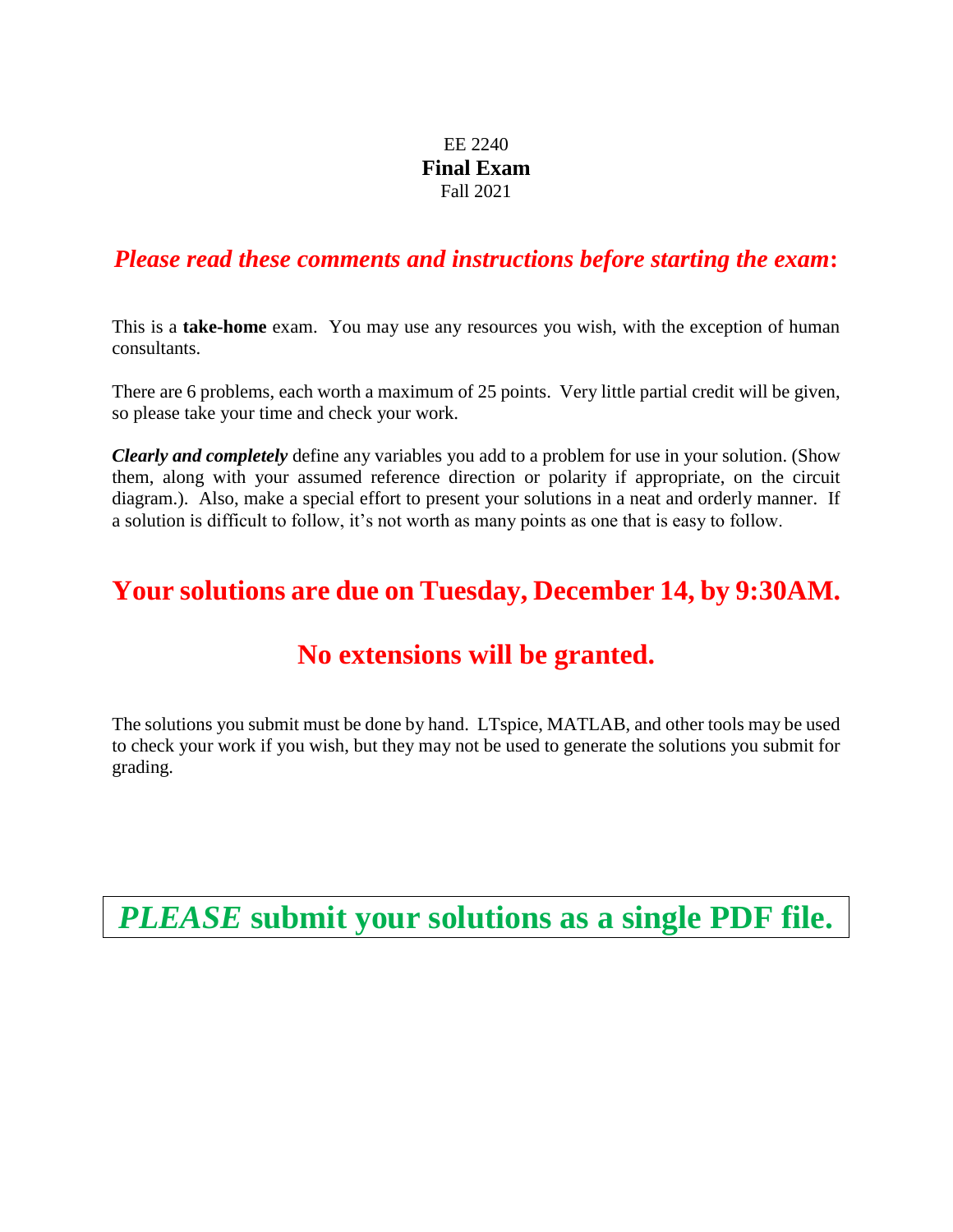*By writing or printing my name in the space above, I hereby affirm that I have neither given nor received assistance in preparing my solution for this problem.*

1. Is the independent voltage source *absorbing* or *delivering* power? How much? Show work to justify your answers.

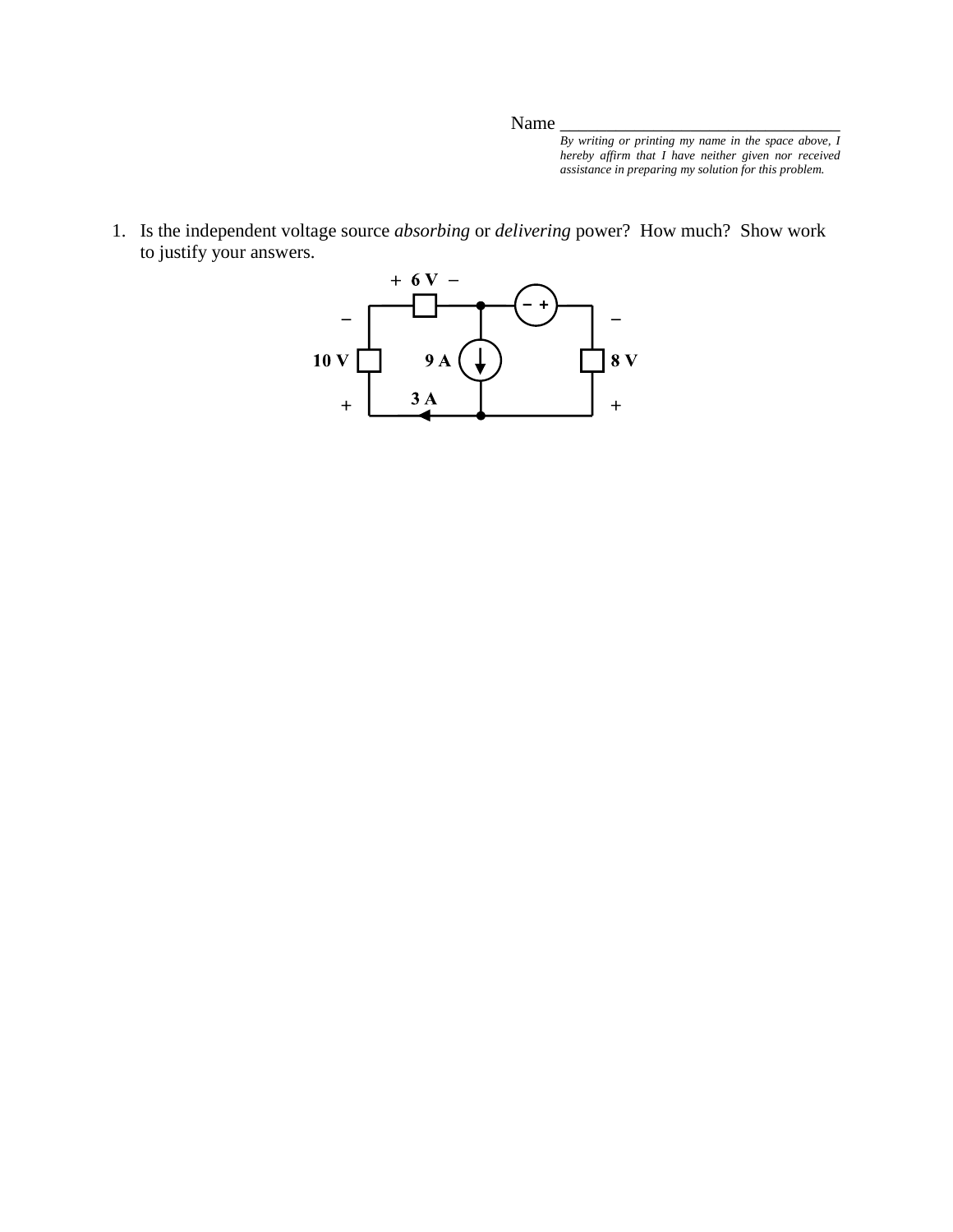*By writing or printing my name in the space above, I hereby affirm that I have neither given nor received assistance in preparing my solution for this problem.*

2. Find the numerical value, including sign, of  $I<sub>o</sub>$ .

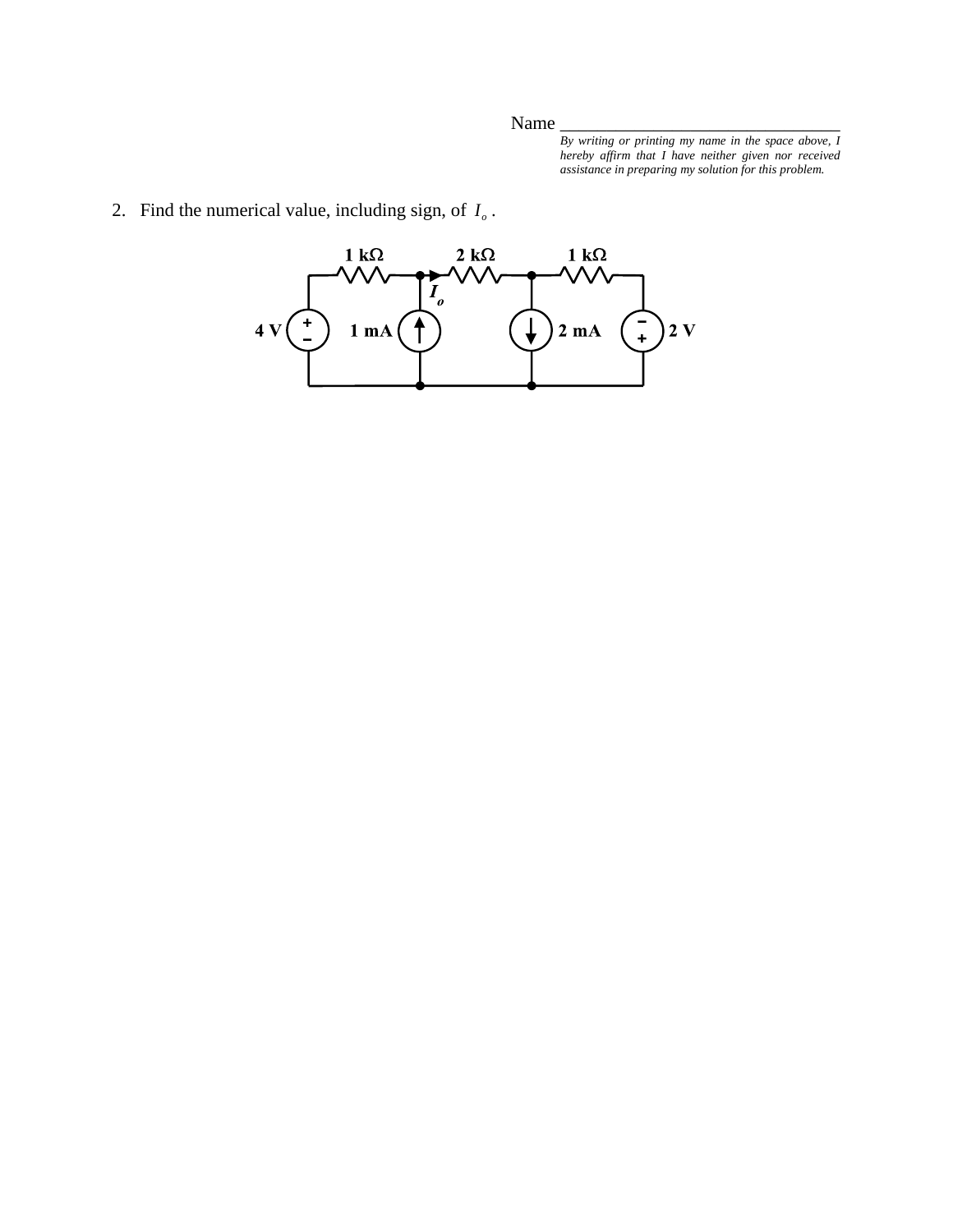*By writing or printing my name in the space above, I hereby affirm that I have neither given nor received assistance in preparing my solution for this problem.*

3. The operational amplifier is ideal. Determine the numerical value, including sign, of  $V<sub>o</sub>$ .

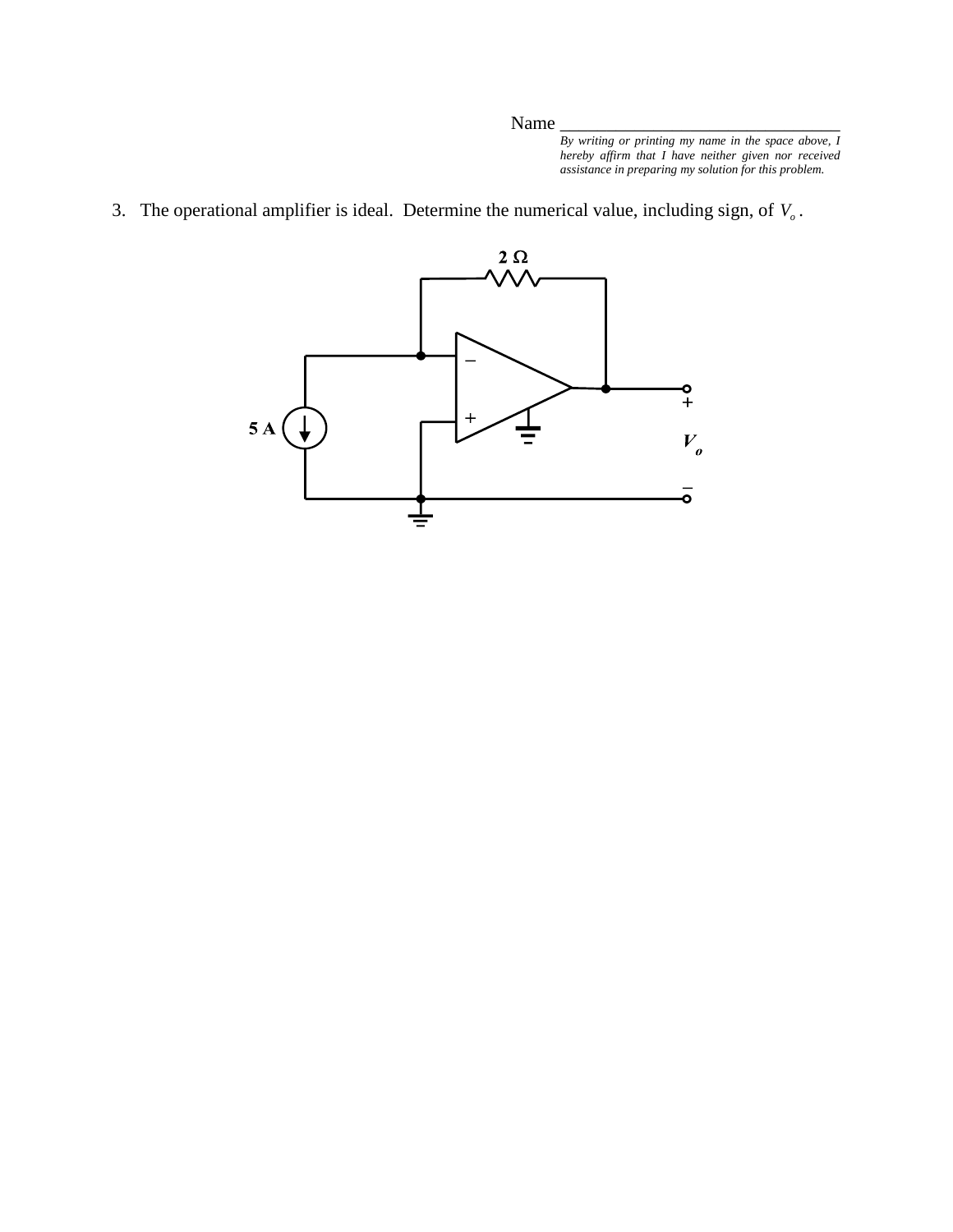*By writing or printing my name in the space above, I hereby affirm that I have neither given nor received assistance in preparing my solution for this problem.*

4. Find the numerical value, including sign, of  $V<sub>o</sub>$ .

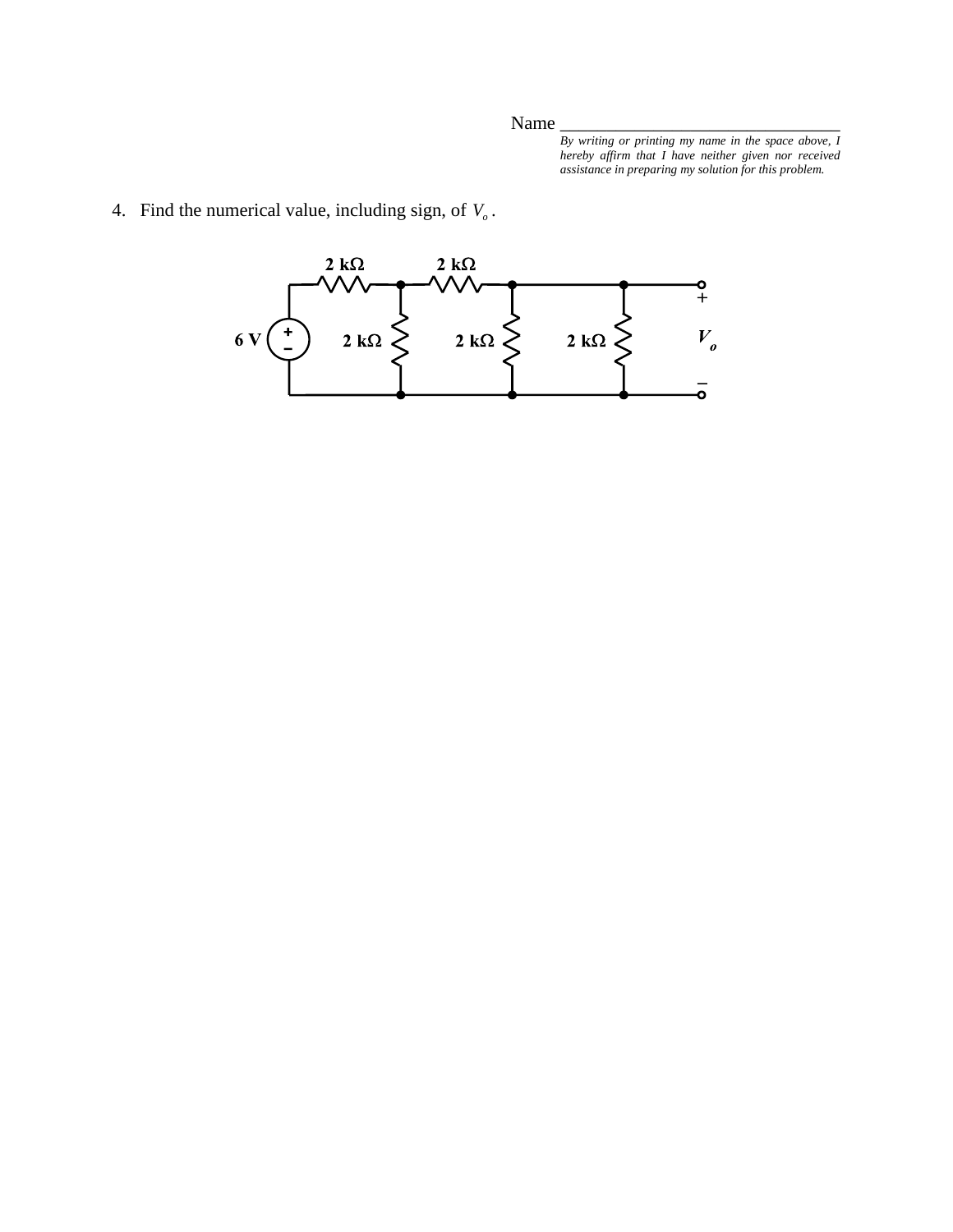Name

*By writing or printing my name in the space above, I hereby affirm that I have neither given nor received assistance in preparing my solution for this problem.*

5. The switch has been in position *a* for a long time, and is suddenly thrown to position *b* at  $t = 0$ . Find  $v_o(t)$  for  $t \ge 0$ .